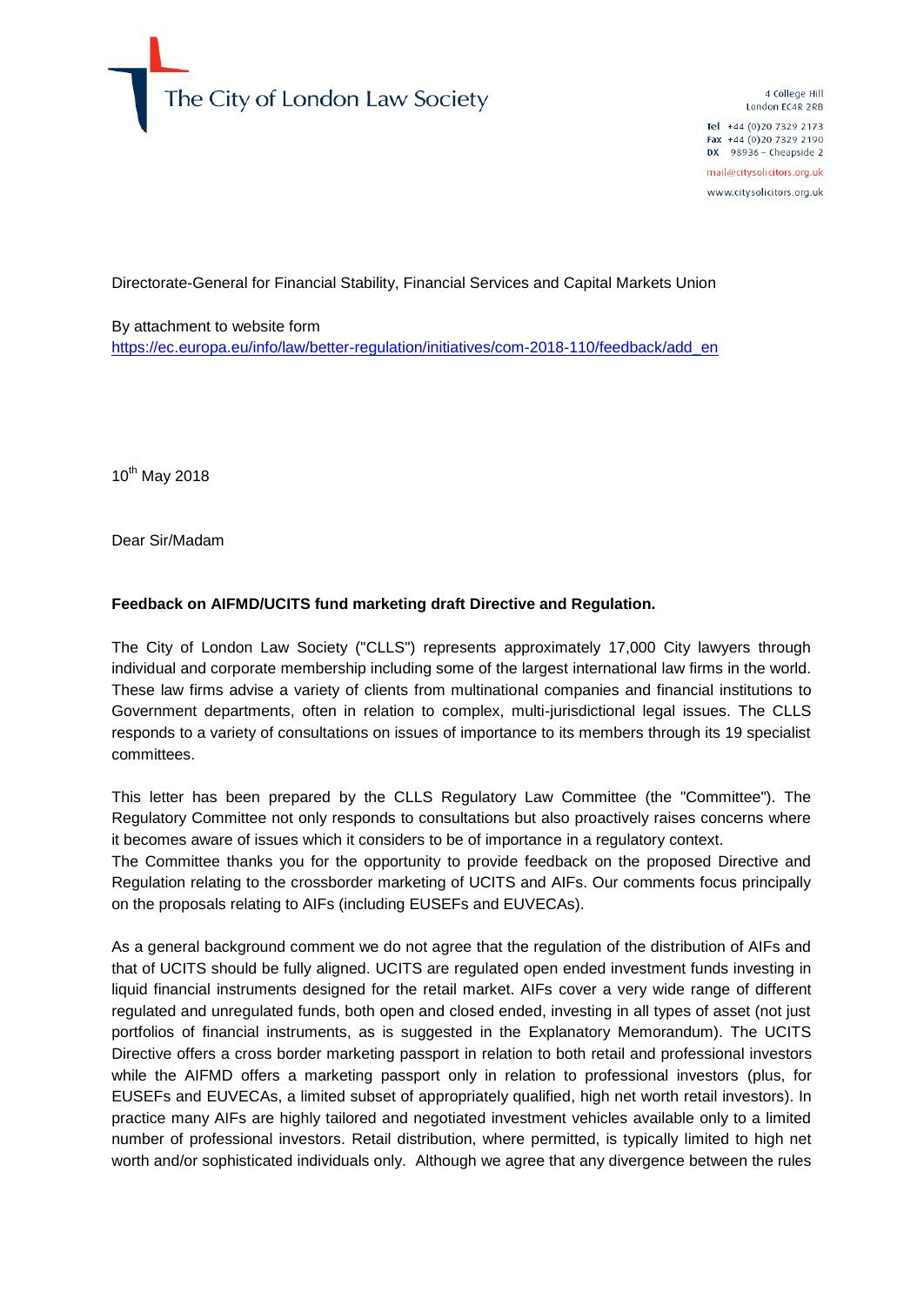applicable to the different types of fund should be considered and justified, we believe that full alignment of the marketing rules for such different products, and different markets, is inappropriate. Certain aspects of the proposals do not appropriately recognise the difference between UCITS as a pre-packaged retail product and AIFs as a negotiated institutional investor product. As a result, some of the proposals as drafted could materially inhibit, rather than facilitate, the cross-border distribution of AIFs. We have particular concerns about the proposals relating to pre-marketing and cessation of marketing.

# **Pre-marketing (draft Directive Art 2(2) in relation to AIFs other than EUVECAs and EUSEFs and draft Regulation Arts 12 and 13 for EUVECAs and EUSEFs)**

We recognise the benefits in the Commission's plan to provide a "safe harbour" for pre-marketing to ensure that AIFMs can test the interest of professional investors in a proposed AIF without being required to incur the significant costs of producing full documentation and obtaining regulatory approval to market an AIF which might never be launched. However, the safe harbour currently proposed is too narrow and needs to be both clarified and extended if it is to fulfil the goal of eliminating the current regulatory barriers to the cross-border distribution of investment funds. Our drafting comments are as follows:

- We note that the definition of marketing has not been changed and we think that it is of fundamental importance to clarify that the purpose of the new pre-marketing rules is to establish a minimum standard of pre-marketing permitted in each EU Member State (in order to facilitate the better functioning of the Single Market) rather than to impose restrictions on the amount of pre-marketing that a Member State may at its discretion permit.
- It is our understanding the "investment idea" referred to in the definition of premarketing can include a description of the proposed fund structure and its features/terms, as well the underlying investment strategy. Potential professional investors generally want and need to discuss all of these aspects when their interest in a possible AIF is being tested.
- The investor protection concerns arise from the possibility that an AIFM may attempt to use the concept of pre-marketing to circumvent the requirements to market an AIF in accordance with the requirements of AIFMD. This concern would appear to be addressed by limiting pre-marketing to a situation where an investor in a particular jurisdiction cannot yet subscribe for units or shares in the AIF, coupled with a recognition that such pre-marketing to a particular investor at the initiative of the AIFM precludes any argument that a resulting subscription is at the initiative of that investor. This would be consistent with the definition of marketing under the AIFMD, which  $-$  by definition  $-$  only occurs at the point in time when there is an offering or placement of units or shares in the AIF at the initiative of the AIFM or on its behalf.
- For that reason, we can see that final form subscription documents should not be provided to investors during pre-marketing, but can see no reason to restrict the distribution of other documents in draft form. As AIFs are typically negotiated products, it is common to present draft fund terms to a limited number of prospective investors for early comment, with a view to assessing likely interest in the product and/or refining the offering before engaging with investors more broadly. We note that paragraph (d) would be a significant change from the current regulatory practice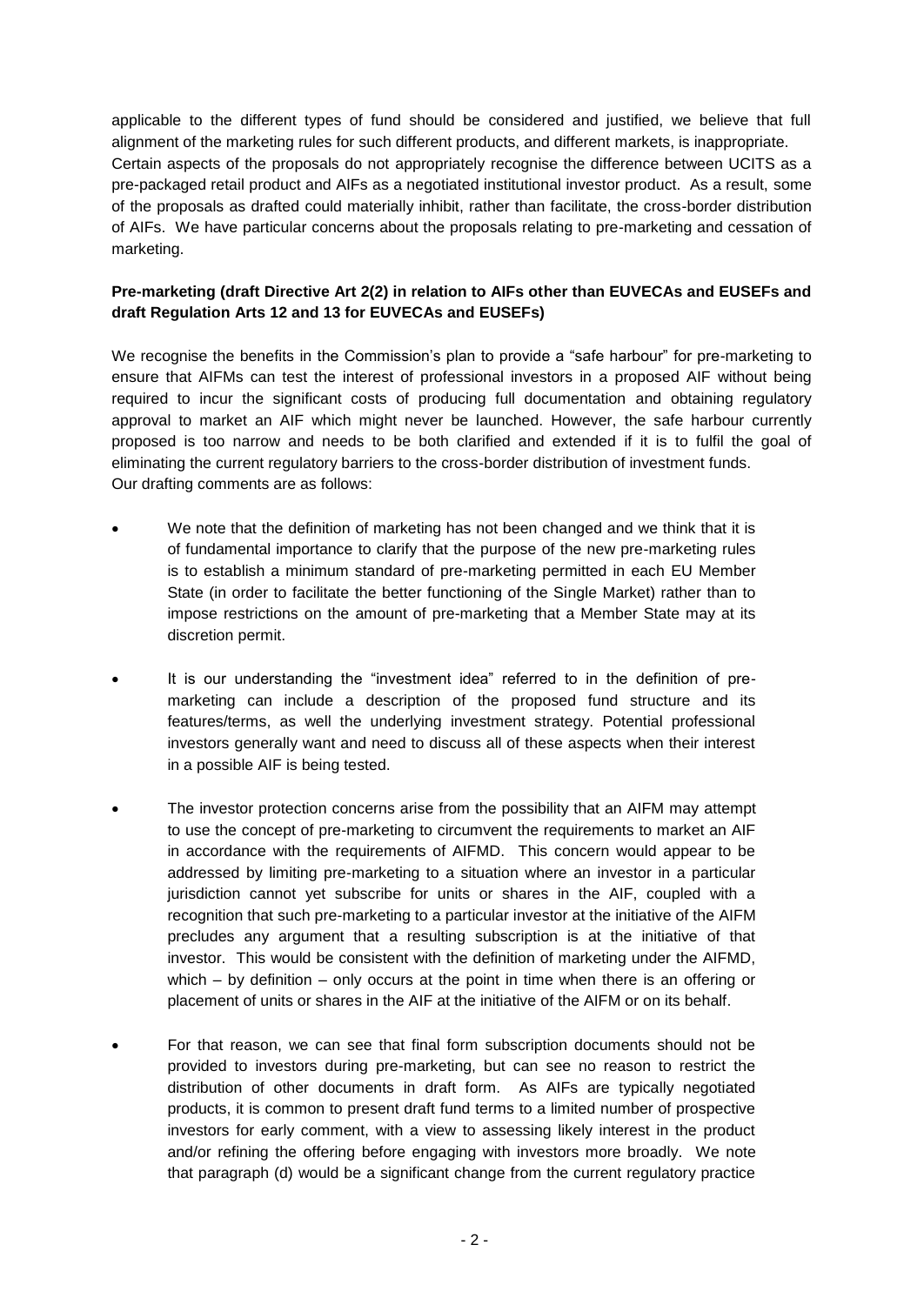in a number of major EU Member States, where circulation of draft documentation is permitted.

- We assume that either paragraph 1(b) should be amended to cover a reference to the particular AIF that is to be established following the pre-marketing activity, and not references to any established AIF, or is intended to be an anti-avoidance provision. If the latter is the case we suggest that it should be addressed in the anti-avoidance provisions of paragraph 3. Otherwise, this provision potentially excludes from the safe-harbour any reference to, e.g. prior funds raised by the AIFM, other funds with a similar strategy to the new AIF under consideration, existing master funds for new feeders etc. Such references are frequently needed when testing the interest of institutional investors in a possible new fund so this should be clarified.
- Although we appreciate the wish to ensure that improper advantage is not taken of the "pre-marketing" safe harbour, we suggest that paragraph 3 would be clearer if it read "Subscription by a professional investor for units or shares of an AIF which is managed or marketed by an EU AIFM following pre-marketing in which the strategy or other features of that AIF were described to that investor at the initiative of the AIFM shall be considered the result of marketing."
- We understand the anti-avoidance concerns leading to the inclusion of the second limb of paragraph 3 (similar funds) as drafted, but consider this is likely to cause considerable uncertainty and difficulty of application which may negate the whole purpose of the safe harbour. It is commonly the case that general discussions are held with professional investors on possible future investment ideas without there being any concrete intention to launch a fund. The more high level and unspecific these discussions are the less likely it is that a record will be kept of the discussion and the fewer features are likely to have been discussed by which "similarity" can be assessed. For this reason, we suggest that consideration should be given to imposing a time limit within which the investor must invest for it to be assumed that the investment results from the pre-marketing activity.
- We consider it important to limit paragraph 3 to situations where pre-marketing has been undertaken at the initiative of the AIFM, as we assume is the case in order to protect the right of professional investors to access funds at their own initiative.
- In relation to paragraph 4, it should be clarified (as we believe is intended) that provided that it does not receive notice to the contrary within the revised timescale in the second sub-paragraph of Article 32(7) an AIFM is still permitted to implement a planned change at the expiry of the initial one month period specified in the first subparagraph of Article 32(7) of the AIFMD, and that marketing can continue notwithstanding the revised timescale for the regulator-to-regulator notifications under the fourth sub-paragraph.

#### **Cessation of Marketing (draft Directive Art 2(5))**

While we agree that it is desirable to have a clear process for ceasing to market in a particular member state, the new provisions appear to have been drafted with publicly marketed open ended retail funds such as UCITS in mind. They do not seem to be workable or appropriate for closed ended funds where redemptions and repurchases are not permitted and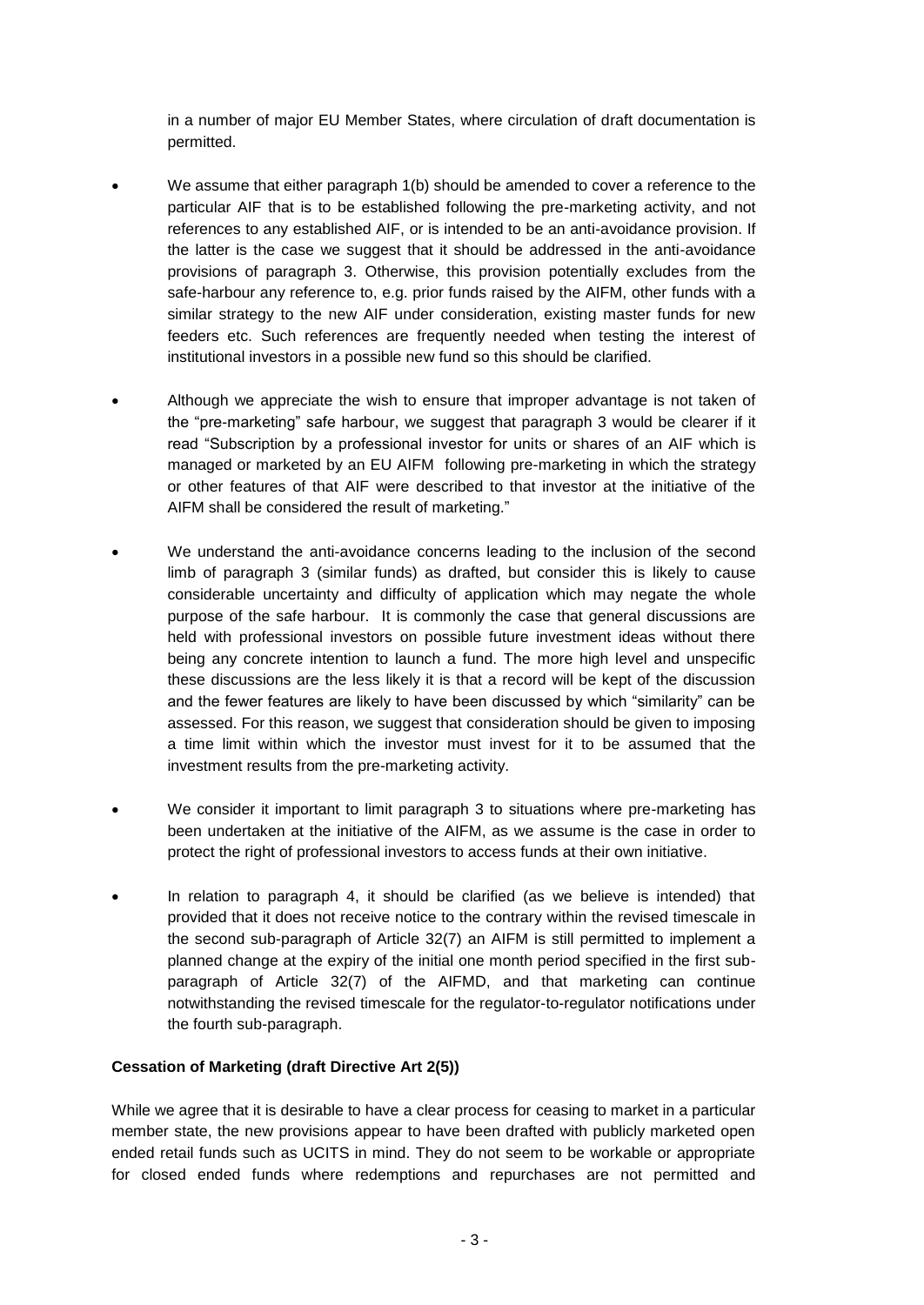subscription is also not possible once the initial launch period has closed, nor for funds which are not publicly marketed.

We have the following drafting suggestions:

- It should be clarified that an AIFM is not obliged to continue to market a fund or make it available for subscription in any jurisdiction.
- Where no investors in a particular jurisdiction hold units or shares of an AIF, no further conditions should apply to the filing of a notification of discontinuance of marketing in that jurisdiction. In such circumstances no investor protection concerns can arise.
- Where a limited number of investors in a particular jurisdiction do hold units or shares of an AIF:
	- o The second half of condition (a) should be clarified by inserting either the word "each" or the words "in aggregate" before the words "hold units or shares of the AIF representing less than 1% of assets under management"
	- $\circ$  We recommend the deletion of condition (b) since as noted above many AIFs will have no power to repurchase units. Even in circumstances where the fund's constitution permits the repurchase of AIF units, making such a blanket offer, which may be on different terms from those provided for in the fund's constitution, to certain investors risks treating other investors unfairly, contrary to the AIFM's obligations under the AIFMD. Where the fund is open ended and able to repurchase/redeem units the investor will be able to exercise its rights to redemption or repurchase under the fund's constitution whether or not a marketing notification has been given or withdrawn.
	- o If retained, condition (b) should apply only to AIFs where the fund's constitution permits the repurchase of units or shares, and the offer should be required to be made by way of direct communication with each of the affected investors sent to the most recent address given in the AIF's investor register or in the manner otherwise provided for giving notice to investors in the AIF's rules or instruments of incorporation and not by way of a public offer. It should also be made clear that a required offer of this kind should not be regarded as turning a closed ended fund into an open ended one for the purposes of the AIFMD.
	- o Most AIFs are not publicly marketed, so public notice of cessation of marketing is inappropriate. Condition (c) should be amended to require notification to be sent directly to each affected investor at the most recent address given in the AIF's investor register or in the manner otherwise provided for giving notice to investors in the AIF's rules or instruments of incorporation, rather than through a publicly available medium.
- Paragraph 4 relating to the continued provision of information under Articles 22 and 23 is unnecessary since the EU AIFM will continue to be subject to all the requirements of the AIFMD and may be undesirable since it may be taken to imply that other obligations cease in relation to investors in that jurisdiction, which should not be the case.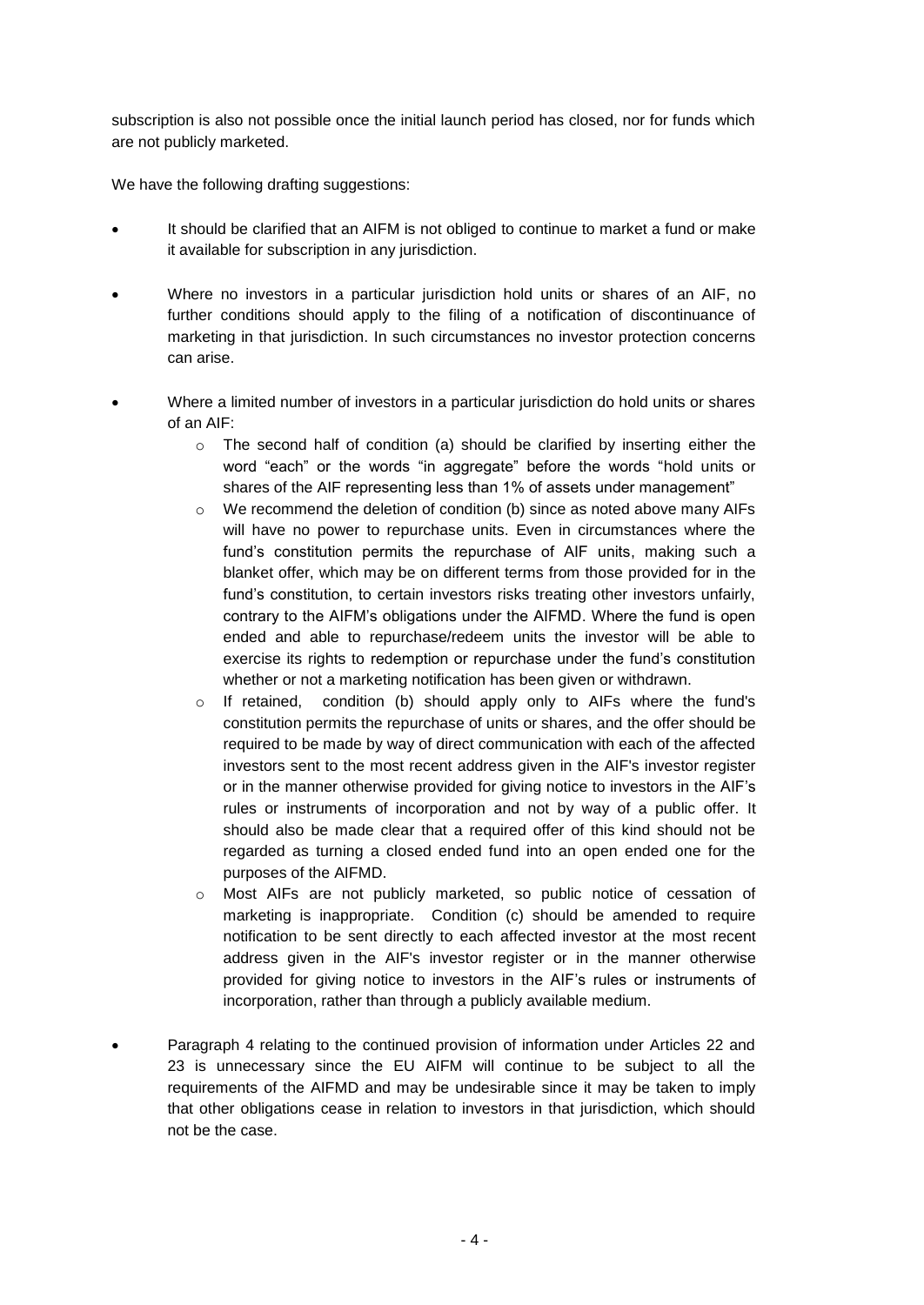More generally, since the provisions only apply to EU AIFMs marketing EU AIFs who will be subject to all the investor protection requirements of the AIFMD throughout their management of the relevant AIF, we suggest that no investor protection concerns would arise from allowing such AIFMs to give notice of cessation of marketing once it is in fact the case that the relevant AIF is no longer being marketed in or available for subscription to investors from that jurisdiction (i.e. once the fund is closed to new investment).

### **Marketing Communications (draft Regulation Art 2)**

As noted above we do not think it appropriate for identical provisions to be applied to the marketing of AIFs to professional investors as to the marketing of UCITS (and, where permitted, AIFs) to the general retail market. We suggest that this Article should only apply to marketing to retail investors. In any event it should be made clear that, when interpreting the requirement for marketing communications to be clear, fair and not misleading, it is appropriate to take into account whether the intended recipient is retail or professional and if the former what its experience and level of expertise We also suggest that any guidelines issued by ESMA should either apply only to the retail market or take account of the nature of the target market.

### **Verification of Marketing Communications (draft Regulation Art 5)**

Clearly these provisions also form a regulatory barrier to cross-border marketing. We would expect that the obligation to provide a PRIIPs Key Information Document to reduce the perceived need for verification of communications.

There is no definition of "marketing communications" for purposes of this paragraph. To avoid uncertainty as to which retail communications should be notified to competent authorities, it should be make clear that Member States imposing pre-vetting requirement should limit them to standardised marketing communications only and should not extend to, e.g. a course of personalised correspondence with a prospective investor via email. It should also be made clear that Member States may, if they wish to do so, to establish a system under which pre-notification is required only for mass market communications or public advertisement but not for communications with certain more limited groups of retail investor (e.g. semi-professional investors).

# **Fees and Charges (draft Regulation Arts 6-9)**

In our experience the imposition of fees and charges (and, in particular, ongoing or recurring fees and charges) by individual Member States in relation to the exercise of a passport under the AIFMD or UCITS Directive – an imposition which does not occur in relation to the exercise of other Single Market cross border passporting rights – is becoming increasingly significant when fund managers consider whether to make funds available in multiple Member States.

Permitting such fees and charges seems to be contrary to the stated purpose of the new Regulation – as well as out of line with other Directives - since such charges are clearly regulatory barriers to the cross-border distribution of investment funds and the continuance of such does not enable a better functioning Single Market.

If fees and charges are nevertheless to be imposed, we agree that the proposed requirements that they should be at a proportionate level (which we suggest may differ for professional and retail marketing) and published nationally and on an interactive ESMA database are desirable.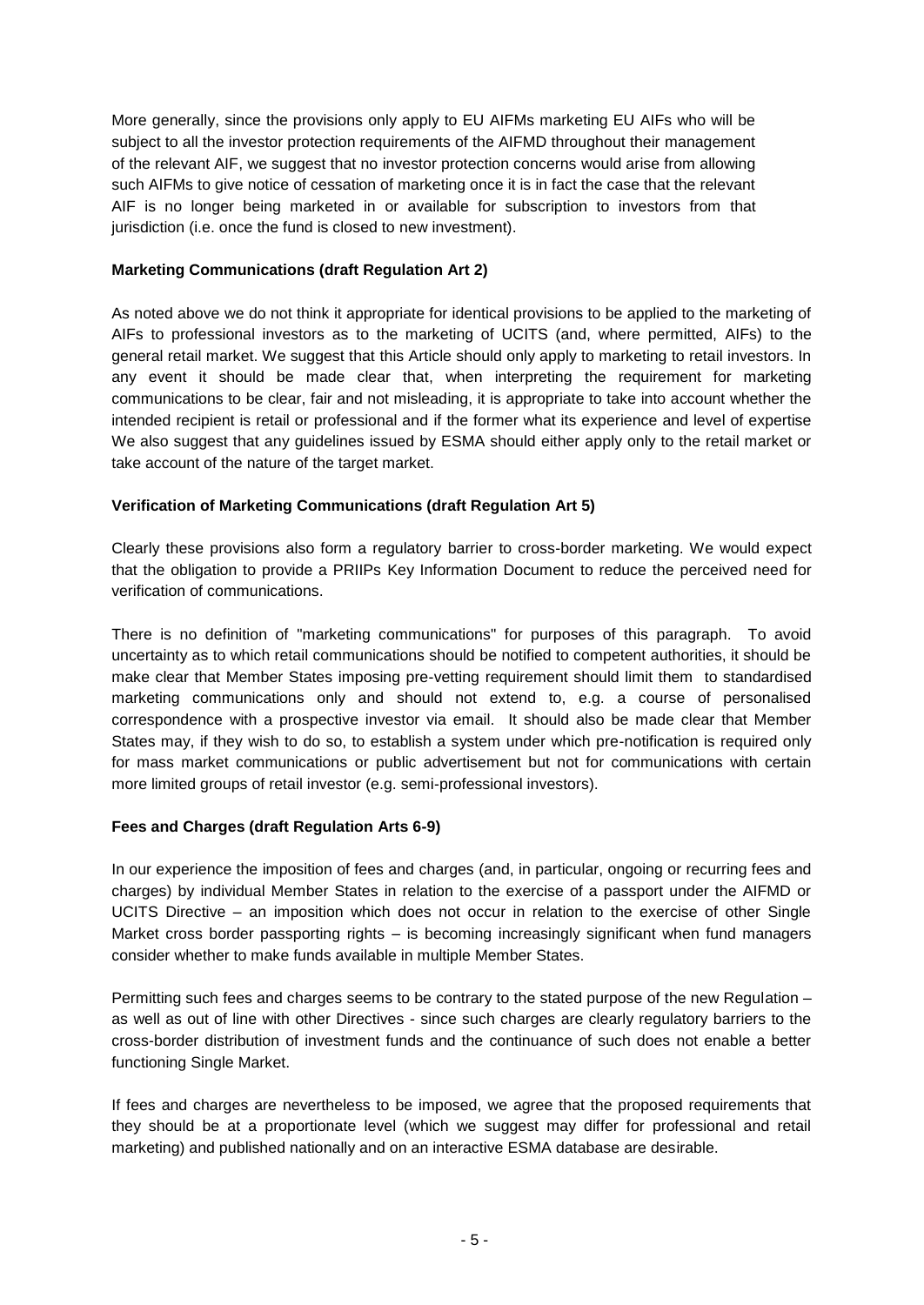As a practical matter, it may be unhelpful to specify that invoices must be sent "to the registered office" of the AIFM or UCITS management company, as this may not always be its principal place of business.

# **Retail marketing (draft Directive Art 2(7))**

An obvious way to increase the cross-border distribution of investment funds and depth of the Single Market would be to consider extending the AIFMD passport to permit EU AIFMs to market all the AIFs they manage, not just EUSEFs and EUVECAs, to the limited range of retail investors permitted under the EUSEF and EUVECA Regulations. Those regulations considered investor protection issues relating to a risky asset class (indeed asset classes which are more risky than those invested in by other AIFs) very extensively and a similar approach might be applied to other AIFs where all the protections offered by the AIFMD are in place, backed up as they are by the provisions of the PRIIPs Regulation and MiFID. However, the extension of the AIFMD passport is a policy question rather than a legal one so we make no further comments on this.

We note that, rather than extending the passport available for retail marketing of AIFs, it is proposed that Member States discretion to permit marketing to retail investors should be further restricted by the imposition of a new minimum requirement for the establishment of certain investor servicing facilities. Clearly this new obligation does not reduce the regulatory barriers to cross-border marketing and is unlikely to increase the extent of such marketing. We appreciate the desire to make this aspect of investor protection regulation consistent where AIFs are (like UCITS) offered to the mass retail market, but suggest these additional requirements are necessary only in that highly unusual situation, and should not apply to limited retail offerings of AIFs to sophisticated or high net worth investors.

We have a number of drafting comments as follows:

- The recognition that physical presence in the relevant Member State is not required and that the new facilities can be provided online is welcome and clearly appropriate for the ways in which investors now like to invest and have facilities and information. We suggest that this point should be clarified by saying that the relevant facilities must be "made available" in each relevant Member State, rather than that they must be "established in" the Member States. Generally the term "established" is defined in the AIFMD as requiring a registered office or domicile and seems to us inappropriate for the provision of cross-border facilities online.
- The requirement that all these tasks should be "performed in the official language or official languages of the Member State where the AIF is marketed" is potentially very onerous for AIFs which are not widely marketed and is likely to restrict very severely the availability of AIFs cross-border, even to the most limited, sophisticated and high net worth retail investors. Fund managers will be reluctant of unable to incur the additional costs of multilingual facilities to reach a small number of potential investors. The draft is also inconsistent with the requirements of the PRIIPs Regulation, which provides in Article 7 that the Key Information Document should be "written in the official languages or in one of the official languages used in the part of the Member State where the PRIIP is distributed or in another language accepted by the competent authorities of that Member State or where it has been written in a different language it shall be translated into one of these languages." We recommend that the wording used in the PRIIPs Regulation should be adopted with minor amendment to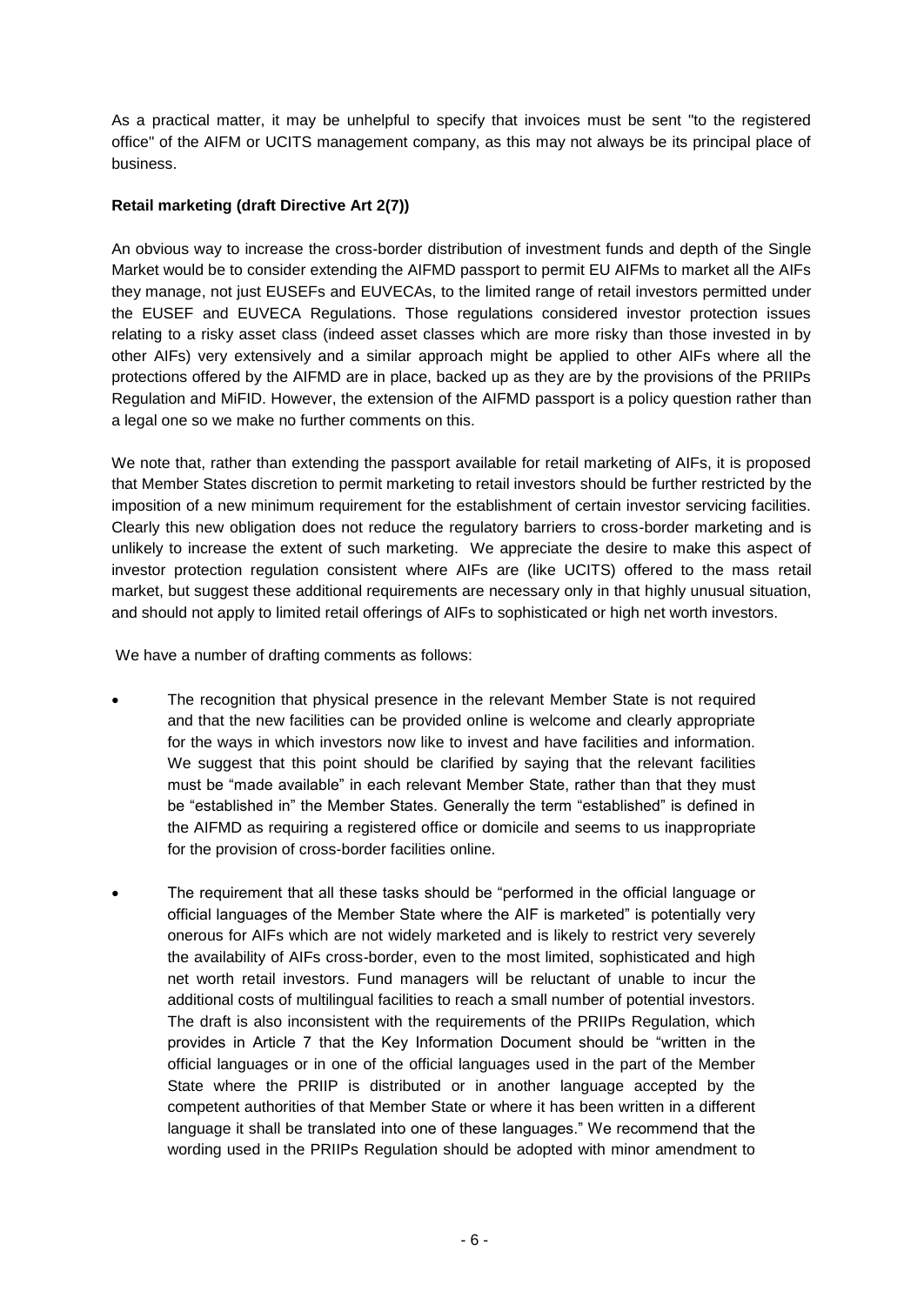require that the relevant facilities should be made available to the investor in that language, rather than that document(s) be written or translated in the language.

- In many Member State jurisdictions some or all of the functions described are not currently the subject of an authorisation requirement and direct regulation of the party performing the function, when not performed by the AIFM. The delegation provisions of the AIFMD do not require a delegate of functions other than investment management itself to be regulated. We therefore recommend that the requirement that any third party contracted to provide these facilities itself should itself be subject to regulation in the performance of the tasks should be deleted. It should suffice that the AIFM is regulated and has the primary responsibility to ensure that they are properly performed (and is subject to the depositary's oversight in relation to most of them).
- It should be expressly stated, as we believe is implied, that where there are no ongoing subscription rights, or rights of repurchase or redemption under the AIF's constitution, there is no obligation to provide facilities for subscription, payment, repayment or repurchase.
- It should be expressly stated, as we believe is implied, that there is no requirement to provide these facilities to professional investors.

If you would find it helpful to discuss any of these comments then we would be happy to do so. Please contact Karen Anderson by telephone on +44 (0) 20 7466 2404 or by email at Karen.Anderson@hsf.com in the first instance.

Yours sincerely

Karen Anderson Chair, CLLS Regulatory Law Committee

© CITY OF LONDON LAW SOCIETY 2018

All rights reserved. This paper has been prepared as part of a consultation process. Its contents should not be taken as legal advice in relation to a particular situation or transaction.